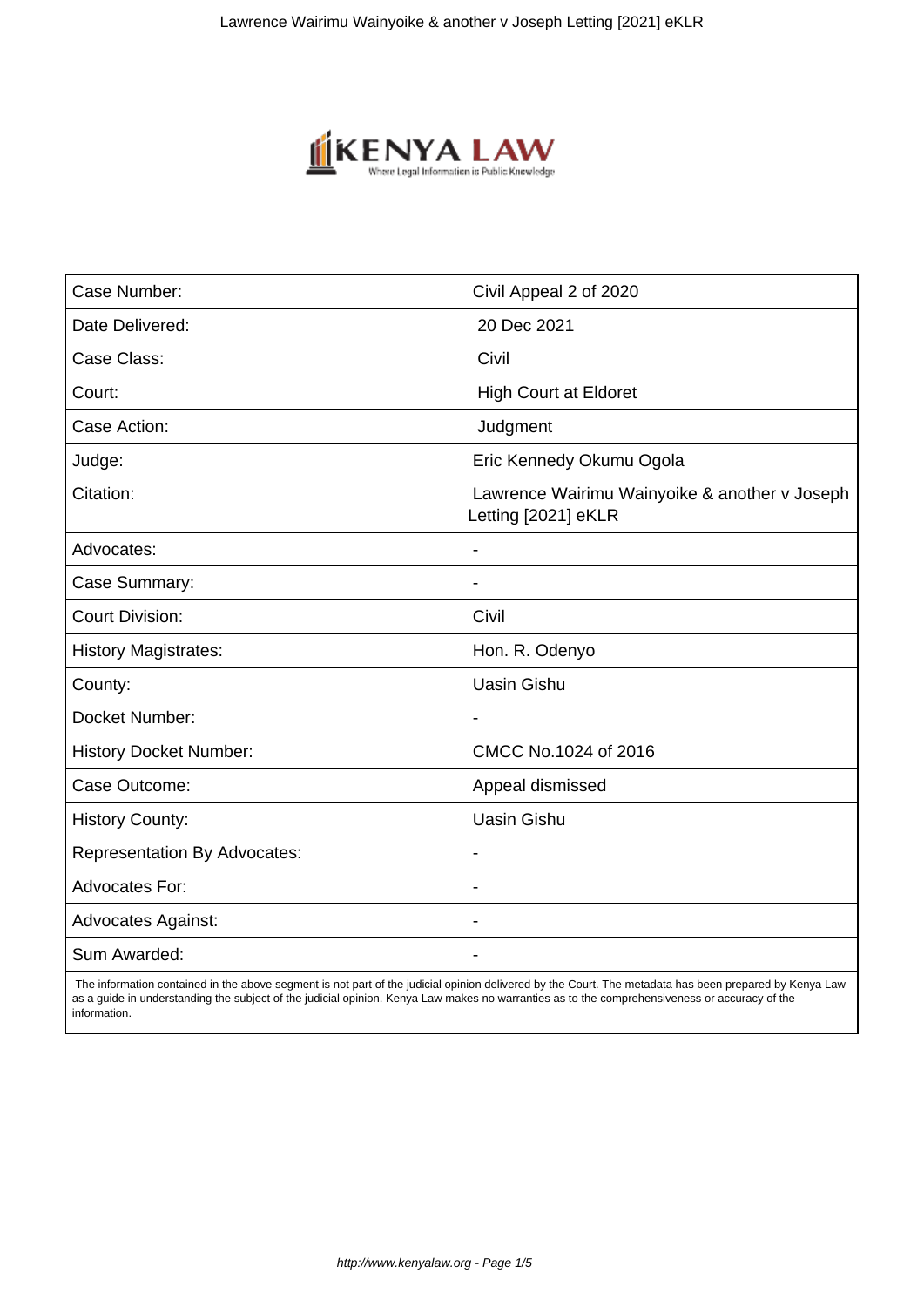## **REPUBLIC OF KENYA**

# **IN THE HIGH COURT**

## **AT ELDORET**

### **CIVIL APPEAL NO. 2 OF 2020**

## **VERSUS**

**JOSEPH LETTING........................................................................................................................................RESPONDENT**

*(Being an appeal arising from the judgment of the Hon. R. Odenyo in Eldoret CMCC No.1024 of 2016)*

## **JUGMENT**

## **BRIEF FACTS**

1. What is before the court is an appeal against the judgment/decree of Hon R.O. Odenyo, SPM, dated and delivered on 19th December, 2019, in Eldoret CMCC No. 1024 of 2016. The Respondent herein had sued the Appellants for injuries sustained in a road traffic accident. Liability was agreed between the Appellants and Respondent to be 80:20. Judgment on quantum was thus entered in favour of the Respondent, which is subject of this Appeal.

## **APPELLANT'S CASE**

2. The Appellant filed submissions on  $27<sup>th</sup>$  May 2021. The Appellant submitted that as a general rule, an appellate court should not interfere with the findings or decision of a lower court unless it is demonstrated that in reaching its decision, the lower court made an error of law or took into account irrelevant considerations or that the court based its decision on no evidence or a misrepresentation of the evidence.

3. The Appellant cited **Eastern Produce (K) Ltd (Savani Estate) v Gilbert Muhunzi Makoisi [2013] eKLR** and submitted that an appellate court has jurisdiction and obligation to assess whether the lower court put into account relevant principles before rendering a determination with regard to quantum of damages. The Appellant's case is that in the present appeal, the Respondent suffered no permanent disability as confirmed by both medical reports prepared by Dr. J.C Sokobe and Dr. V.V Lodhia (pages 14 and 41 respectively of the Record of Appeal.) As per Dr. J.C Sokobe, the Respondent sustained the following injuries:

a) Deep cut wound on the forehead,

- b) Fracture left clavicle,
- c) Blunt injury to the chest,
- d) Blunt injury to the shoulder.
- 4. On the other hand, Dr. V.V Lodhia found out the Respondent sustained the following injuries;

a) Injury left upper chest,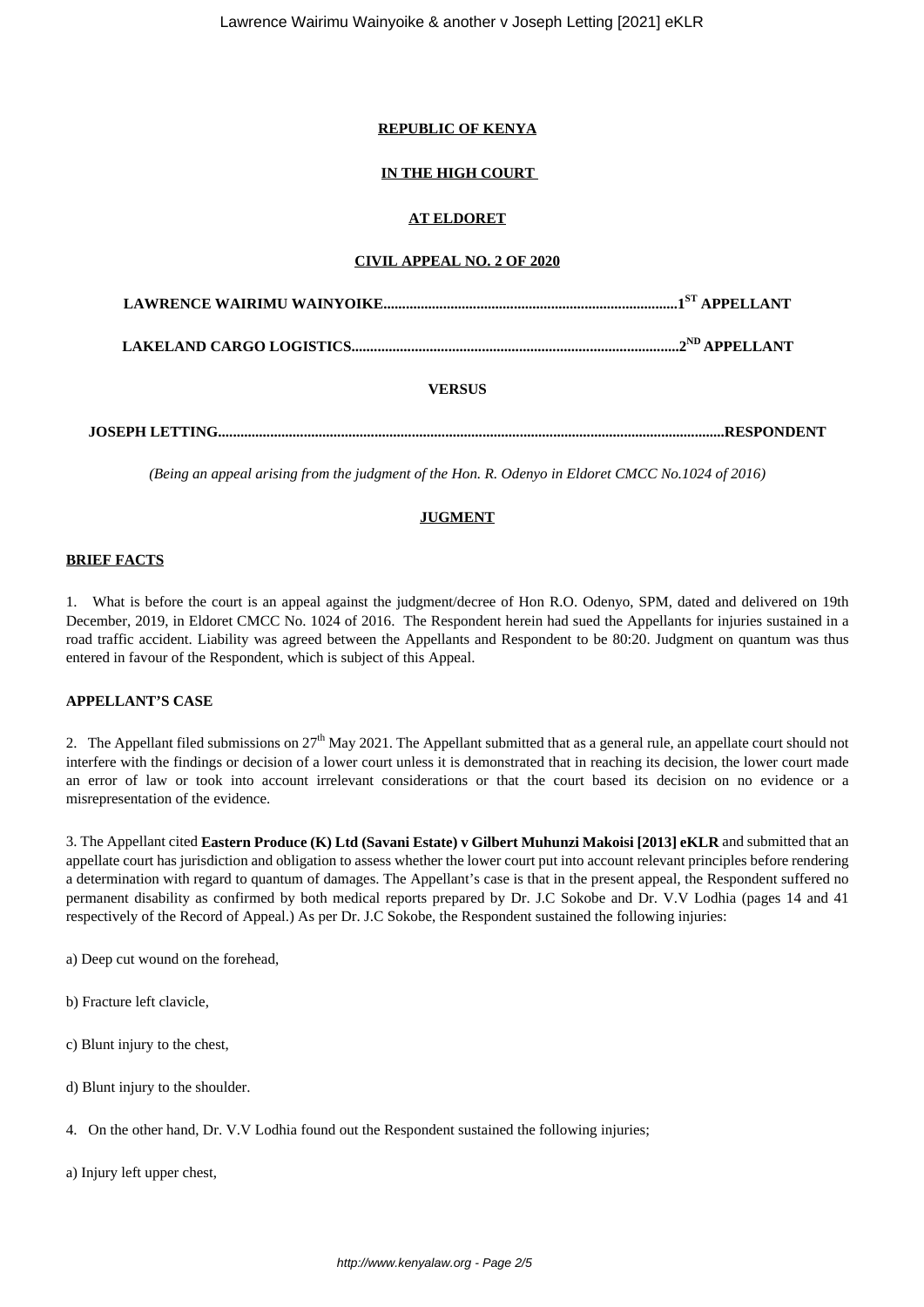#### b) Injury to scalp

The conclusion was that the Respondent sustained a fracture left clavicle and other soft tissue injuries with no permanent disability.

5. The Appellant cited **Joseph Muscc Mua v Julius Mbogo Mugi & 3 others (2013) eKLR,** and submitted that from the reading of the judgment of the trial court, it was clear that the learned magistrate failed to take into account their submissions. The learned magistrate relied only on the Respondent's submissions and the single authority cited therein. In the said authority, being **Anthony Kariuki Njenga v Shreeji Enterprise (K) Limited (2017) eKLR,** it was submitted that the learned magistrate failed to distinguish the same from the current suit. In the said authority, the Plaintiff therein had sustained severe injuries with a permanent disability of 10% and in fact was hospitalized for 37 days. In the' present suit however, the Respondent was only treated as an outpatient and in fact was confirmed by Dr. V.V. Lodhia (page 41 of the record of appeal) to have fully healed at the time of the examination without any post injury functional deficit.

6. The Appellant cited **JaldEssa Diba t/a Dikes Transporters & Another v Joseph Mbithi Isika (2013) eKLR** where the court awarded Kshs. 350,000/- for fractured and dislocated right clavicle among other soft tissue injuries. He also cited **Gogni Construction Company Limited v Francis Ojuok Olewe (2015) eKLR,** where the claimant was awarded Kshs. 350,000/= as general damages having sustained a fracture of the left distal radius and ulna and dislocation of the left elbow and was hospitalized for 6 weeks.

7. It was submitted for the Appellant that injuries in the above decisions compare well with the ones in the' present case save that others have a bit more injuries. In the present case herein, after considering the level of injuries sustained by the Respondent, an award of Kshs. 350,000/- would have been sufficient compensation.

8. On special damages, the Appellant submitted that the award made by the trial court was proved and as such the same can be maintained. They ask that the appeal be allowed.

#### **RESPONDENT'S CASE**

9. The Respondent filed submissions on 24<sup>th</sup> May 2021. The Respondent cited **Catholic Diocese of Kisumu vs. Sophia Achieng Tete Civil Appeal No. 284 of 2001 (2004)** 2 **KLR** 55 as quoted by Justice G.V. Odunga in **Joseph Kimathi Nzau vs. Johnson Macharia-(2019) eKLR -** on matters regarding quantum. He submitted that it is necessary to ensure that facts of one case bear comparison with the case at hand. Further, that cases should at least bear a reasonable measure of similarity for it to be possible to form a general consensus on the most appropriate judicial opinion.

10. The Respondent cited the cases of **Judy Ngochi vs. Kamakia Ele Selelo Ledamoi (2019) eKLR** and **Joseph Kimathi Nzau vs. Johnson Macharia (2019) eKLR** where the Respondents were awarded kshs. 1,000,000/- and kshs. 800,000/- respectively for similar injuries.

11. The Respondent submitted that the trial court did not award the Respondent future medical expenses that were specifically pleaded by the Respondent in his Plaint dated 19<sup>th</sup> September 2015. The award of Kshs. 800,000 does suffice in the circumstances. A reduction of the same would be detrimental to the Respondent, who to date complains of persistent pains and has to consume medication to deal with it. He further has to undergo open reduction and fixation of the clavicle as per Dr. Sokobe's report (Pexh5a).

12. The Respondent concluded by submitting that costs follow the event. The Appellant's appeal lacks merit and should be dismissed with costs to the Respondent.

## **ISSUES FOR DETERMINATION**

1. Whether the trial court erred in determining the quantum for damages.

## **WHETHER THE TRIAL COURT ERRED IN DETERMINING THE QUANTUM OF DAMAGES**

13. The Court of Appeal in **Gitobu Imanyara & 2 Others vs. Attorney General [2016] eKLR** held that **–**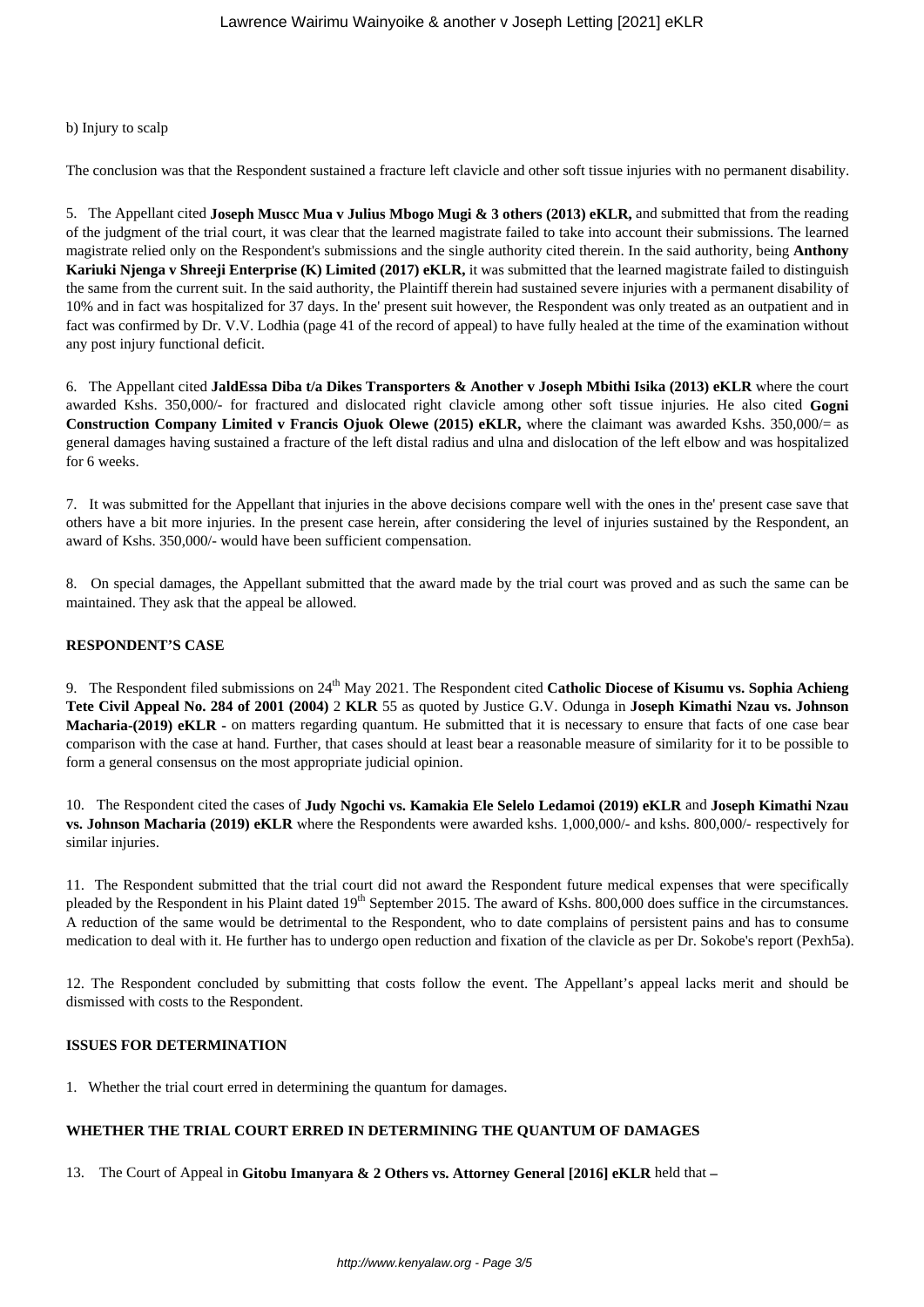**"…it is firmly established that this Court will be disinclined to disturb the finding of a trial Judge as to the amount of damages merely because they think that if they had tried the case in the first instance they would have given a larger sum. In order to justify reversing the trial Judge on the question of the amount of damages it will generally be necessary that this Court should be convinced either that the Judge acted upon some wrong principle of law, or that the amount awarded was so extremely high or so very low as to make it, in the judgment of this Court, an entirely erroneous estimate of the damage to which the plaintiff is entitled. This is the principle enunciated in Rook v Rairrie [1941] 1 All ER 297. It was echoed with approval by this Court in Butt v. Khan [1981] KLR 349 when it held as per Law, J.A that:**

**'An appellate court will not disturb an award of damages unless it is so inordinately high or low as to represent an entirely erroneous estimate. It must be shown that the Judge proceeded on wrong principles, or that he misapprehended the evidence in some material respect, and so arrived at a figure which was either inordinately high or low."**

14. The Court of Appeal in **Odinga Jacktone Ouma V Moureen Achieng Odera [2016] eKLR** stated that

### **"comparable injuries should attract comparable awards".**

The Respondent suffered the following injuries as per the medical reports;

**a) Deep cut wound on the forehead,** 

**b) Fracture left clavicle,** 

**c) Blunt injury to the chest,** 

### **d) Blunt injury to the shoulder.**

15. The guiding principle in the award of damages is that whereas no two injuries are exactly alike, comparable injuries should, as far as possible, be compensated by comparable awards.

16. In **Joseph Kimanthi Nzau v Johnson Macharia [2019] eKLR** the Respondent sustained head injuries, chest injuries and lower limb injuries. He had a hematoma of the scalp and severe tenderness in the same region while the x-ray showed fracture of the skull bone at the surgical suture region. He further had tenderness of severe degree in the right chest anteriorly with haematoma formation in the same region while x-ray showed fractures of the 1st and 2nd ribs and fracture of the clavicle bone. He also had tenderness of severe degree in the right hip. The court of appeal reduced the award by the trial court from kshs. 1,000,000/- to kshs. 800,000/-.

17. In **H. Young & Company E. A Limited vs Edward Yumatsi (2013) eKLR** the High Court on appeal upheld an award of Kshs. 500,000/- as general damages where the claimant sustained inter alia deep cut wound on the head and fracture of the right clavicle bone.

18. It is to be noted that the Respondent was not awarded future medical expenses despite the same being pleaded and confirmed by Dr. Sokobe to be kshs. 150,000/-. However, since there was no cross appeal on the issue, it shall rest.

19. The Appellant has not shown how the trial magistrate acted upon some wrong principle of law, or that the amount awarded was so extremely high or so very low as to make it, in the judgment of this Court, an entirely erroneous estimate of the damage to which the Respondent was entitled.

20. In the premises, I opine that the amount awarded by the trial court was sufficient and reaffirm the same. The appeal is dismissed with costs to the Respondent.

# **DATED, SIGNED AND DELIVERED AT ELDORET THIS 20TH DAY OF DECEMBER 2021**

**E. O. OGOLA**